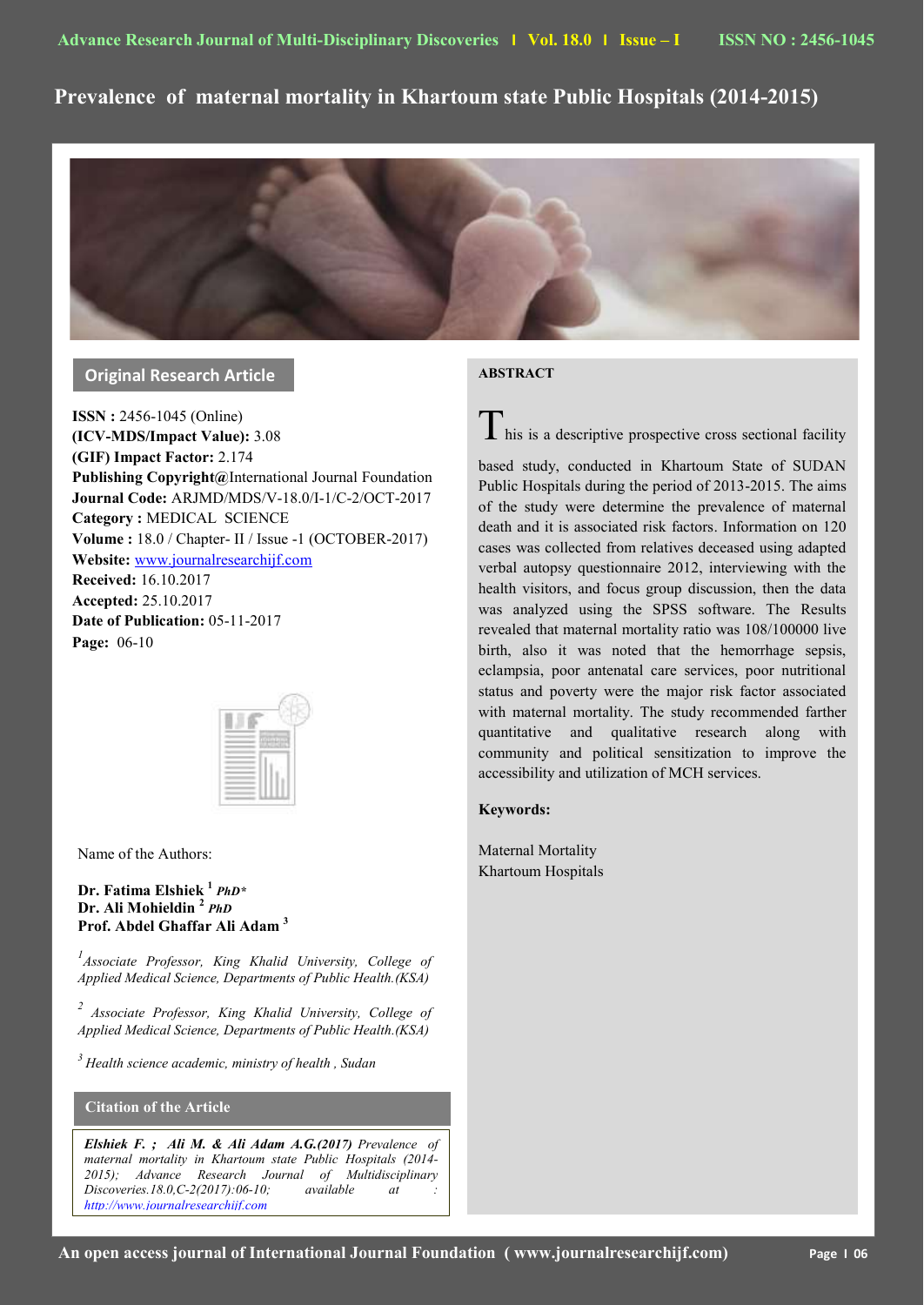#### **I. INTRODUCTION**

WHO defines maternal death as the "Maternal death is the death of a woman while pregnant or within 42 days of termination of pregnancy, irrespective of the duration and site of the pregnancy, from any cause related to or aggravated by the pregnancy or its management but not from accidental or  $incidental causes<sup>(1)</sup>$ .

About 830 women die from pregnancy or childbirthrelated complications around the world every day. It was estimated that in 2015, roughly 303 000 women died during and following pregnancy and childbirth. Almost all of these deaths occurred in low-resource settings, and most could have been prevented $^{(2)}$ 

Women die from a wide range of complications in pregnancy, childbirth or the postpartum period. Most of these complications develop because of their pregnant status and some because pregnancy aggravated an existing disease. The four major killers are: severe bleeding, infection, hypertensive disorders in pregnancy (eclampsia) and obstructed labour. Complications after unsafe abortion cause 13% of maternal deaths. Globally about 80% of maternal deaths are due to these causes<sup>(2)</sup> .

Among the indirect causes (20%) of maternal death are diseases that complicate pregnancy or are aggravated by pregnancy, such as malaria, anemia and HIV(3). Women also die because of poor health at conception and lack of adequate care needed for the healthy outcome of the pregnancy for themselves and their babies<sup> $(2)$ </sup>.

Maternal mortality is considered one of the major global health concerns especially in developing countries. Maternal death is considered the 3rd common cause of death among women in Africa. It is also one of the top 5 causes of deaths in general population as it contributes to 14% of total deaths, it affects not only women but also their families and communities. The risk of an infant dying increases significantly with the mother's death <sup>(4)</sup>.

The death of a woman of reproductive age brings significant economic losses and set backs to community development<sup>(6)</sup>

In many low income countries, deaths from maternal causes represent the leading cause of death among women of reproductive age. Since child survival is related to breast feeding, maternal deaths are a disadvantage to child survival and have an impact that rebounds across generations.

The United Nations (5th Millennium Development Goal) report asserts that in sub-Saharan Africa, the risk of a woman dying from such complications in the course of her lifetime is 1 in 16 compared to 1 in 3800 in the developed world. This ultimately means that 99% of maternal deaths occur in the low income countries<sup>(7)</sup>.

In 2015Sudanmaternalmortalityratewas 311/100,000 live births estimated by world fact book $(8)$ .

The most recent maternal death review in Sudan (2010- 2012 )estimated MMR in Khartoum statein2010 (184/100000LB), in 2011(149 /100000LB), in 2012 (165/100000 LB)<sup>(9)</sup>. However, the results of SHHS2 showed a marked reduction in MMR from 638 in 2006 to 216 deaths per 100000 live births in  $2010^{(10)}$ . Although not fully explained by the health authorities, this reduction might be attributed partially to the recent health policies and the other health interventions implemented by the government $(11)$ .

Sudan household health survey and most research showed only the maternal mortality indicator and causes, trend, without considering risk factors.

Study maternal mortality over time are critical in that they help in planning of reproductive health programs to reduce mortality.

#### **II. METHODS**

This is prospective descriptive hospital-based study of maternal death at public hospitals in Khartoum state of SUDAN during 2013-2015. In Khartoum state there were 22 governmental hospitals, 137 health centers and 183 dispensaries that covered all states. The total health visitors were 41 and Assistant health visitors were 110 and midwives are 1527. The total deliveries were93801 live births in hospitals in  $2013^{(13)}$ .

120 maternal deaths (total coverage during study period) were investigated along with 41 health visitors and48 pregnant women.

Information on maternal deaths risk factors was collected by using Standard Adapted verbal autopsy questionnaire (WHO, 2012)

Information of deceased was collected from relatives after getting their consent by trained data collectors. The questionnaires of contributing factors were constructed including socio-demographic ,antenatal visit, utilization health services.

Structured interview check lists were administered to health visitors working in reproductive health unit about their experience, knowledge and role in providing antenatal services.

Focus group discussions also were carried out with two groups in each hospital with 8 participants in each. The discussion was carried in separate office and took approximately 30 minutes.

The quantitative data was analyzed using SPSS version 20;the results presented using frequency and proportion.

The study was approved by Shendi University, the consent and permission was obtained from health authority of Khartoum state, and explanation of the study purpose and the benefits were given to participant prior collecting information.

#### **III. RESULTS**

**INTERNATIONAL JOURNAL FOUNDATION**

**JAVNAL** 

ERNATIONAL

FOUNDATION

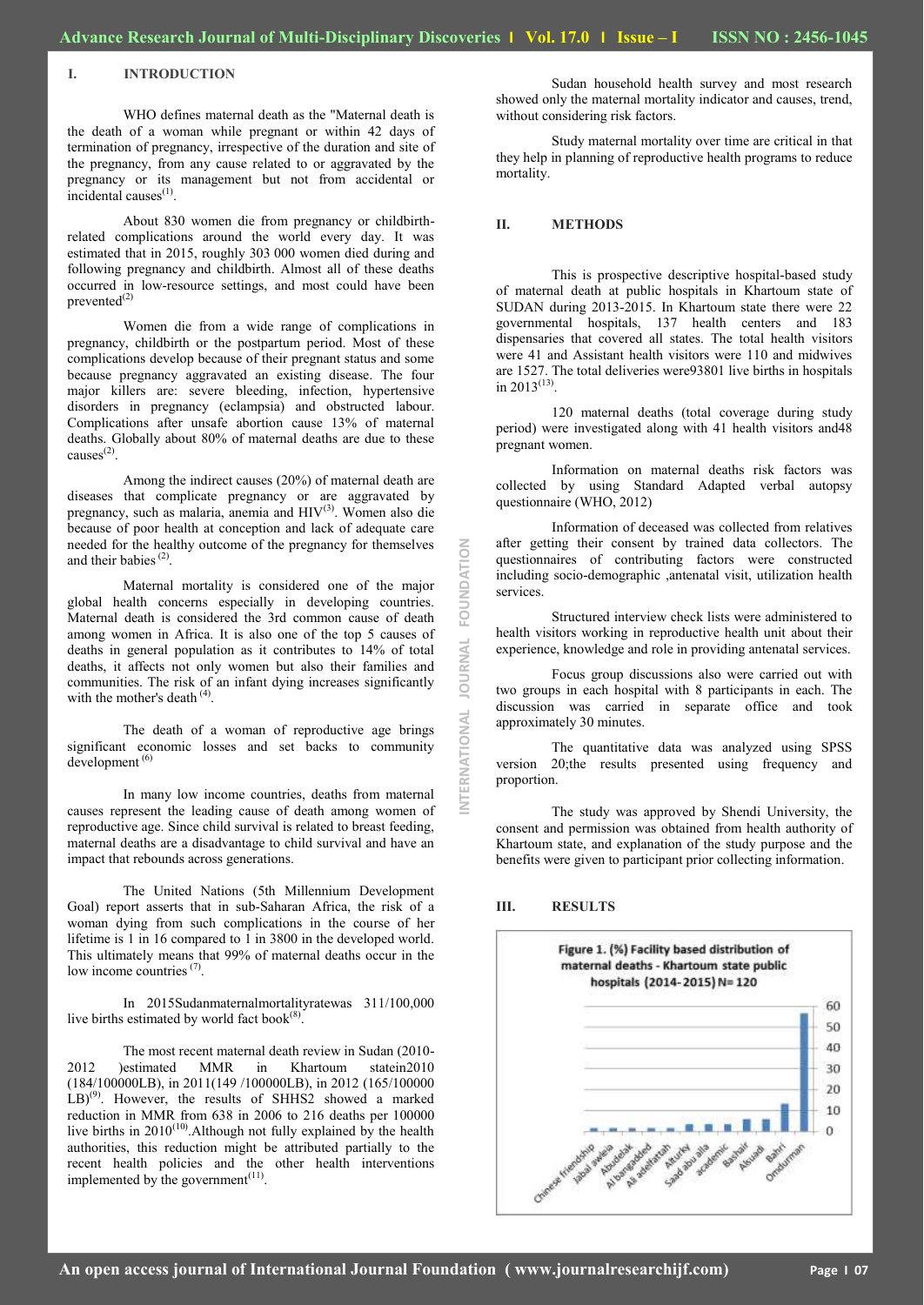











#### **IV. DISCUSSION**

**INTERNATIONAL JOURNAL FOUNDATION**

NTERNATIONAL

**JOURNAL** 

FOUNDATION

120 maternal deaths out of 110662 live births were reported during this study in 12publichospitals in Khartoum state making very high MMR of 833/100000 even when compared with both WHO cut off point of very high MMR of 108/100000live birth and ministry of health of 11/100000 live birth, as well as with Surveillance unit report of 72/100000 live birth in the same hospitals during the same period. These huge differences between the various report highlight the problem of reporting accuracy and consistency, this situation emphasized the fact that Sudan has problems in statistical registration<sup> $(14)$ </sup>

Poor understanding of MMR case definition, lack of coordination between surveillance unit and vital statistical registration department, and loss of maternal deaths records were seems to be the major sources of inaccuracy and inconsistency of reports.

The MMR in this study is lower when we compared it with a study conducted in hospitals in Khartoum state during 2007 & 2008 with MMR 124/100000 live births, because this study did not include all public hospitals as the directors of the two Khartoum university hospitals namely Soba and Ibrahim Malik hospital refused to allow collecting our data.

The study revealed that the majority of women died were in the age group of 30-34 years old this agreed with the fact that deaths in the Asian and sub-Saharan African countries are likely to occur in ages between 25-29 followed byages30-35<sup>(15)</sup> .

It was noted that more than half of women who died were residents in urban area, (92%) of them were housewives which indicate that certain sections of the society are more prone to maternal mortality.

Regarding educational level, Quarters of deceased mother were secondary education and above and on equarter were illiterate, 44.2% of women who died were in low socio economic status According to Sudan National Baseline Survey, 53% of the households reported that they receiving no income during the year preceding the survey  $(13)$ , these are some of problems that face the community especially among women and consequently affect their health.

The study revealed that the main direct cause of maternal mortality was hemorrhage followed by sepsis and eclampsia the same results was indicated by WHO and Sudan  $m$  maternal report  $(17)$ . Other indirect causes such as malaria, anemia, and high blood pressure also were observed during this study as these health problem can complicate the situation, it was reported that these health problems are the major indirect causes of maternal death<sup>(18, 19, 20)</sup>. Other studies in Tanzania 2010 and Kenya 2011, Senegal1999, showed HIV and tuberculosis as indirect causes of death $(21,22,23,24)$ .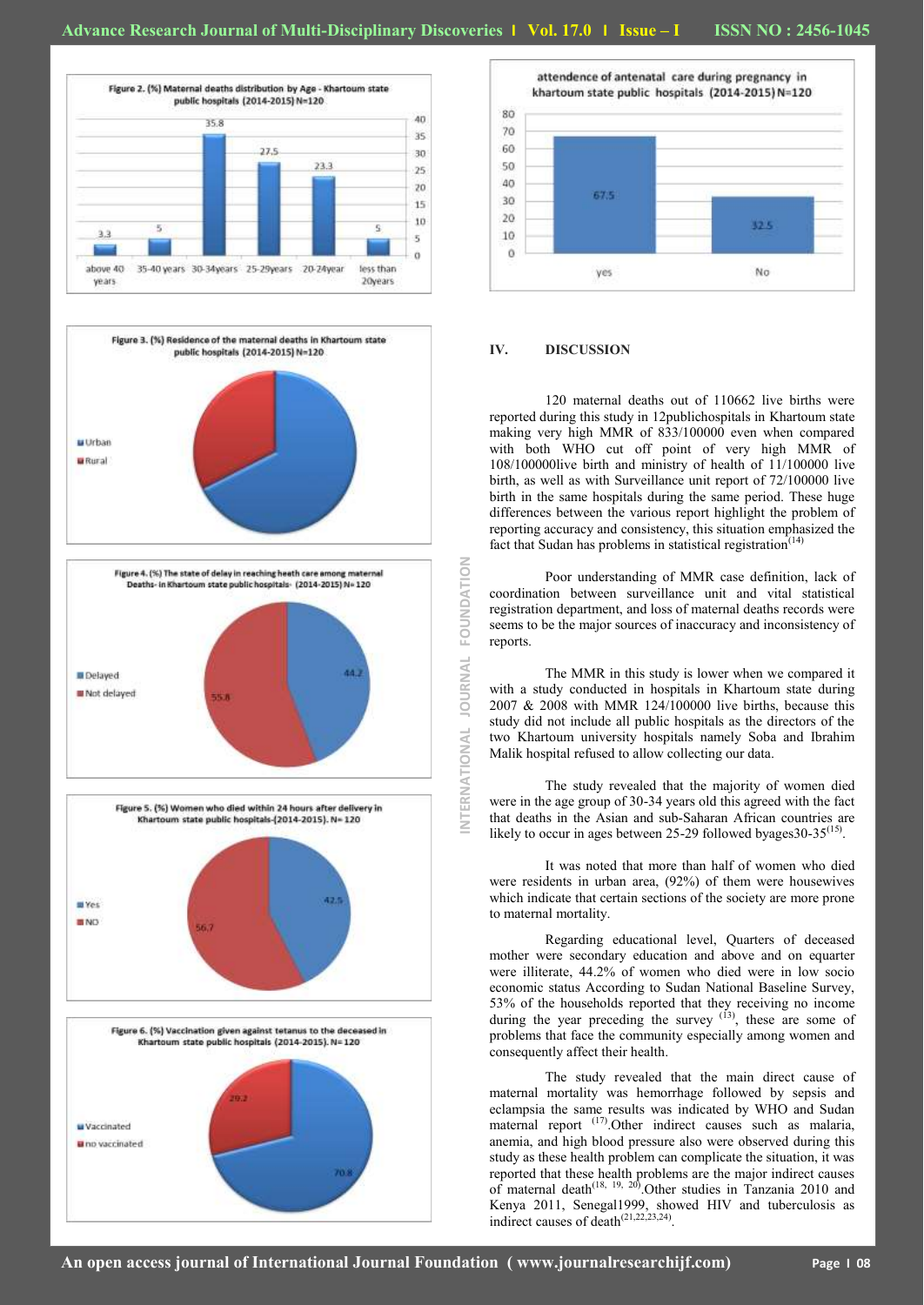NTERNATIONAL JOURNAL FOUNDATION **INTERNATIONAL JOURNAL FOUNDATION**

Our study revealed that nearly half of women who died were delivered by caesarean section, while other women who died were normally delivered. In this study the death in women who delivered by caesarean section were high compared with the women who delivered normally. In similar study conducted in SUDAN 2010 showed planned caesarean section may reduce the risk of prenatal death by approximately  $75%$  compared with attempting vaginal birth<sup>(25)</sup>. Also it was found the mode of delivery is significantly associated with maternal mortality<sup>(26,27)</sup>.

Maternal death review in Sudan 2012 showed that  $(49.7%)$  died within the first 24 hours  $(6)$ . This study showed that 42.5% of deceased died within 24 hours while 56.7% of women died after 24 hours after delivery, similar results were appear other studies showing 60 percent of the maternal deaths occur during childbirth and 50 percent of these deaths occurring within the first 24 hours of delivery, Inadequate postnatal care was pointed as main contributing factor <sup>(14)</sup>.

In Sudan, two thirds of maternal death cases reviewed, indicate delay in women's decision to seek care and delay in identifying and reaching medical facility. One third of deaths were due to not receiving adequate care once hospitalized  $^{(28)}$ , in our study 22.5 % of women, who died, were delayed in seeking health care, 19.2% in reaching health care, and 2.5 % in receiving treatment, the reasons pointed out by were long distance, bad roads, lack of transport and the rainy season $^{(29)}$ .

This study observed 70.8%of deceased women were vaccinated against tetanus, which is a similar percentage with the study conducted in Sudan2013 on neonatal mortality that showed 70% of pregnant women received tetanus vaccine  $(25)$ , Worldwide tetanus kills an estimated 180 000 neonates deaths and 30 000 women $^{(30)}$ .

Of all mothers who died(67.5%)had attended antenatal care, Global Health Observatory (GHO)data of WHO which observed that the proportion of women receiving antenatal care at least once during pregnancy was 83% for the period 2007–2014<sup>(31)</sup>.

In Sudan, 75% of pregnant women receive at least one antenatal care visit and  $47\%$  of them receive four visits<sup>(9)</sup>,

In our study and according to health visitors interview, shortages of health services providers and specialist. Khartoum state needs health visitors now more than ever to meet MDG5 target and most maternal death are due to pregnancy complication that can be preventable by antenatal care.

The study concluded that maternal mortality ratio in public hospitals in Khartoum state was 108/100000 live birth, which was very high when coppered with national and international rates due to under reporting and poor registration of maternal data in hospitals. hemorrhage sepsis and eclampsia are indirect. Shortage in antenatal care equipment, shortage of health visitors staff, lack of essential drugs, were main problems faced by health visitors during provision of antenatal care service.

The study recommended strengthen maternal health information system, training health providers on importance of maternal death registration and reporting, and upgrading maternity service in rural hospitals by the provision of equipment, medical qualified staff and ambulances.

#### **REFERENCES :**

- **[1] WHO. Health statistic and health information. WHO. Geneva,2013.**
- **[2] Who. Maternal Mortality factsheet 2016.**  [www.who.int/mediacentre/factsheets/fs348/en/](http://www.who.int/mediacentre/factsheets/fs348/en/)
- **[3] WHO. MDG5:** Improve Maternal Health 2013www.who.int/topics/millennium
- **[4] Mathers CD, Boerma T, Fat DM.** Global And Regional Causes Of Death. Oxford. 2009.
- **[5] UNICEF & UND Population counseling- federal ministry of health February 2010**page (1) and (3) Maternal and neonatal health in Sudan
- **[6] World Health Organization,** the etiology of maternal mortality in developing countries. Bulletin of the World Health Organization. 2001
- **[7] Fact Book. Maternal Mortality Rate, Country, Sudan, 2015.**  http://www.indexmundi.com/sudan/maternal\_mortalit y\_rate.html
- **[8] Umbeli,Elthaiher, Mirghan, Maternal death**  $\dot{m}$  **Sudan**  $(2010-2012)$ achievement andchallenges, Sudan, Sudan journal for medical science Jmsvol 9.no 1 Mar 2014.http://www.sudjms.net/issues/9
- **[9] FMoH, CBS. Sudan Household Health Survey 2010.** Khartoum: Federal Ministry of Health, Central Bureau of Statistics; 2012.
- **[10] Elnagar S, Abdel Ati H, Eltigani L.** An Update of Reproductive Health, Gender, Population and Development Situation in Sudan, 2011. Kharoum: UNFPA/Sudan; 2011.
- **[11] UNDP. United Nations development Program/ South Sudan. 2012** www.who.int/gho/maternal\_health/
- **[12] Jamison DT, Bremen JG, Measham,** Disease Control Priorities in Developing Countries. 2ndMaternal and Prenatal Conditions Washington (DC) 2006
- **[13] Ministry of health,** Khartoum state Statistic and health information department. Khartoum. 2013
- **[14] Khama O. Rogo, John Oucho, and Philip Mwalali.** Disease and Mortality in Sub-Saharan Africa. 2nd edition Washington (DC): World Bank; 2006
- **[15] Ann K. Blanc, William Winfrey, and John Ross** New Findings for Maternal Mortality Age Patterns 2013
- **[16] UNDP. Human Development Report. New York: 2013.** www.undp.org/content/undp/.hdr/humandevelopment-report-2013.
- **[17] Amal O Bashir, Ghada H Ibrahim, Igbal A Bashier, and Ishag Adam,** Neonatal mortality in Sudan: analysis of the Sudan household survey, 2010BMC Public Health. www.biomedcentral.com